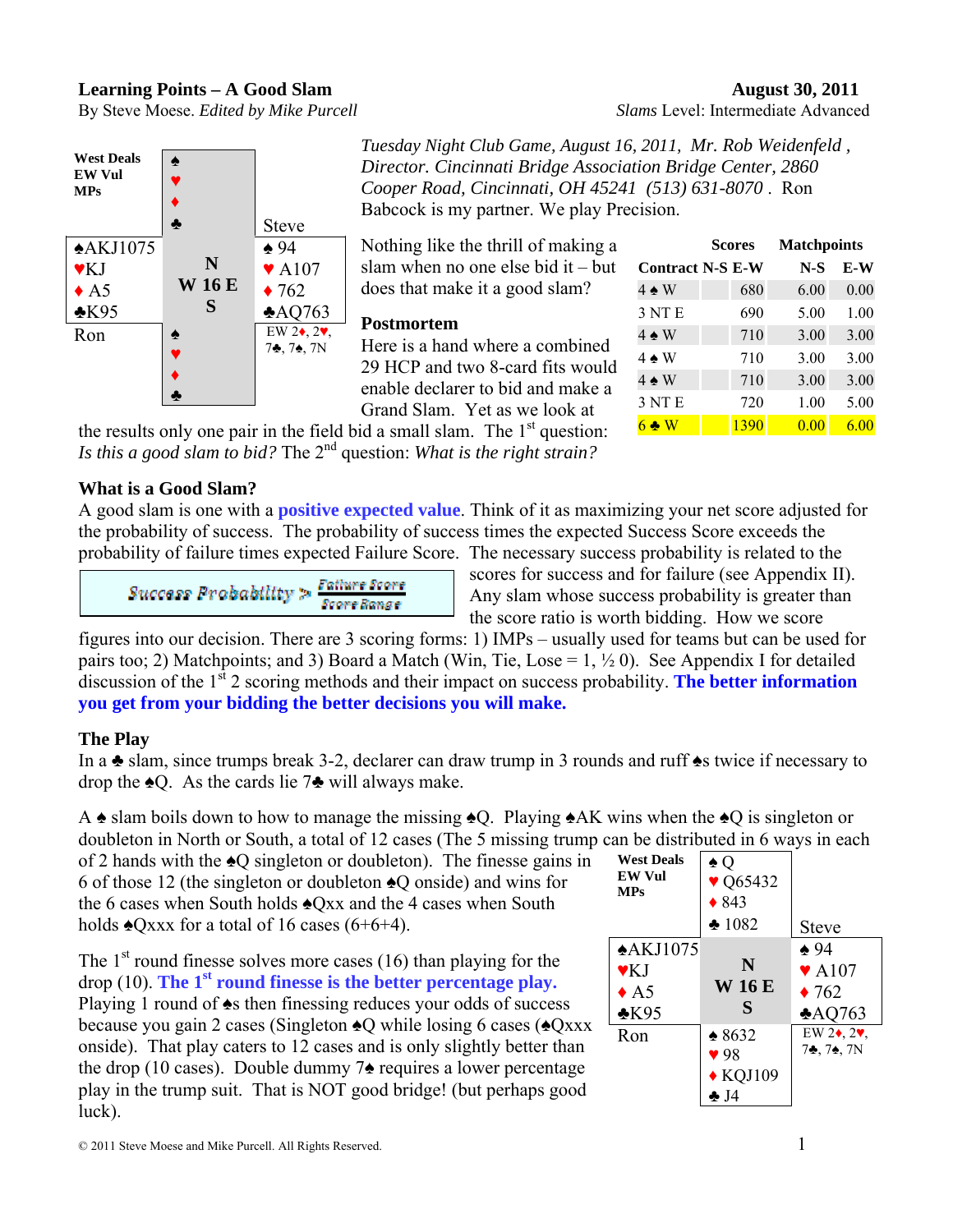In a  $\triangle$  slam declarer must visualize how to bring in the  $\triangle$  suit with no loss. This means trumps 1<sup>st</sup> then cashing top ♠s. No finesses here as Declarer has trumps and tempo to handle even a 5-0 break in ♠s!! (Declarer sees who is void. If North holds 5 ♠s, declarer can develop the suit with a ruffing finesse. If South, then a finesse and 2 ruffs brings the  $\triangle$  suit home).

**The key to a maximum score is for West to visualize this before the bidding ends.** 

## **The Bidding**

Here are 3 possible auctions to a small/grand slam (there are more!):

| 2/1 GF Version 1 |                              |                         |                                 | 2/1 GF Version 2          |          |                 |                                         | <b>Precision</b> |                                                                                                        |                 |                                                                                               |
|------------------|------------------------------|-------------------------|---------------------------------|---------------------------|----------|-----------------|-----------------------------------------|------------------|--------------------------------------------------------------------------------------------------------|-----------------|-----------------------------------------------------------------------------------------------|
| West             | <b>North East</b>            |                         | <b>South</b>                    | West                      |          |                 | North East South                        | West             | North                                                                                                  | East            | <b>South</b>                                                                                  |
| $1\spadesuit$    | Pass                         | 1Ν                      | Pass                            | $2\clubsuit$              | Pass     | 3 <sub>2</sub>  | Pass                                    | $1\clubsuit^1$   | Pass                                                                                                   | $2\bullet^2$    | Pass                                                                                          |
| $3\clubsuit^1$   | Pass                         | $4\clubsuit^2$          | Pass                            | 3♠                        | Pass     | 3N              | Pass                                    | $2\spadesuit^3$  | Pass                                                                                                   | $3\clubsuit^4$  | Pass                                                                                          |
| $4\bullet^3$     | Pass                         | $4\blacktriangledown^4$ | Pass                            | $4\clubsuit$ <sup>1</sup> | Pass     | $4\mathbf{v}^2$ | Pass                                    | $4\clubsuit^5$   | Pass                                                                                                   | $4\spadesuit^6$ | Pass                                                                                          |
| $4\spadesuit^5$  | Pass                         | $4N^6$                  | Pass                            | $4\spadesuit^3$           | Pass     | 4N              | Pass                                    | $5\bullet$       | Pass                                                                                                   | $5\mathbf{v}^8$ | All Pass                                                                                      |
| $5\bullet^7$     | Pass                         | $5N^8$                  | Pass                            | $5\bullet^4$              | Pass     | 5N              | Pass                                    | 6♠               | All Pass                                                                                               |                 |                                                                                               |
| 62/              | All Pass                     |                         |                                 | $6\clubsuit/\spadesuit^5$ | All Pass |                 |                                         |                  | 1=Precision:16+ Any shape; $2=5+2s$ , 8+HCP<br>$3 =$ Asks fit & Controls (A=2, K=1)                    |                 |                                                                                               |
|                  | $1=18+HCP$ 3+ $\clubsuit$ s. |                         | $2=9-12$ HCP $5+\frac{1}{28}$ s | 1=Agrees $\clubsuit s$ .  |          |                 | 2, 3=Control Bids                       |                  | $4 =$ Poor fit ( $\langle$ Jxx) and $4 +$ Controls                                                     |                 |                                                                                               |
|                  | $3.4.5$ = Control Bids.      |                         | 6=RKB 1430,                     |                           |          |                 | $4 = 3$ Key Cards $5 =$ Suggested place |                  |                                                                                                        |                 | 5= $\blacktriangleright$ Fit; asks suit strength; 6= 5 $\blacktriangleright$ s headed by 2 of |
| $7=3$ Key Cards  |                              |                         | $8 = 5$ Keys+ $\bullet$ O       | to play.                  |          |                 |                                         |                  | A, K or Q; $7=Ask$ Control of $\bullet s$<br>$8 = No$ 1 <sup>st</sup> or 2 <sup>nd</sup> round control |                 |                                                                                               |

 A simple 2/1 approach 1♠-P-1N –P-4♠-P-4N-5♦ (0 or 3)-6♠ is possible and will ignore ♣s. Opening 2♣ might steer us into 3N as West must risk going past game to show slam interest. A 1♠ opening simplifies communication with little risk. We have more space for our conversation. West needs partner to have

enough to respond for a game to be likely. For Precision, West knew slam was possible by East's 2<sup>nd</sup> bid!

## **Final Thoughts**

Good bidding will identify 12 or 13 tricks if we listen closely. Usually one partner and not both has the best information to decide strain and level. Here West knows that there is a good 8-card  $\triangle$  fit and a possible 8-card  $\triangle$ fit. West also knows that while we are missing no aces, we are missing the  $\triangle K$  and have a potential  $\triangle K$  loser.

## Sound bidding stresses:

- 1) strain before game,
- 2) game before slam,
- 3) controls so that opponents can't cash 2 tricks right away,
- 4) the ability to visualize 12 or 13 tricks,
- 5) and the right choice for the event (method of scoring).

Looking deeper, West knows that if  $\triangle$ s break 3-2 (68% chance), and the  $\triangle$ Q can be found (100 % chance) then 13 tricks are available. ♣s seems safer than ♠s because East might have a singleton ♠ and West does not know the whereabouts of the ♠Q. When bidding a grand slam, choose the safer strain.

Should we bid slam at all? Our combined hands have only 29 HCP. Don't we need 32-33 HCP for a small slam in trumps? While the HCP guidelines are good for relatively flat hands, when you have hands where suits are known to run and can count to 12 or 13 tricks, then the slam decision boils down to what the field will do:

- 1) If you believe the entire field will not bid the slam then bid the safest small slam for all the Matchpoints. Don't even risk bidding the Grand Slam because you gain nothing extra in MPs themselves since no one else even bid a small slam.
- 2) If you believe the entire field will bid the small slam, then bid the grand slam if you can reasonably count 13 tricks.
- 3) **NEVER** let the double dummy analysis determine for you whether you should bid a slam. **REREAD THIS POINT**.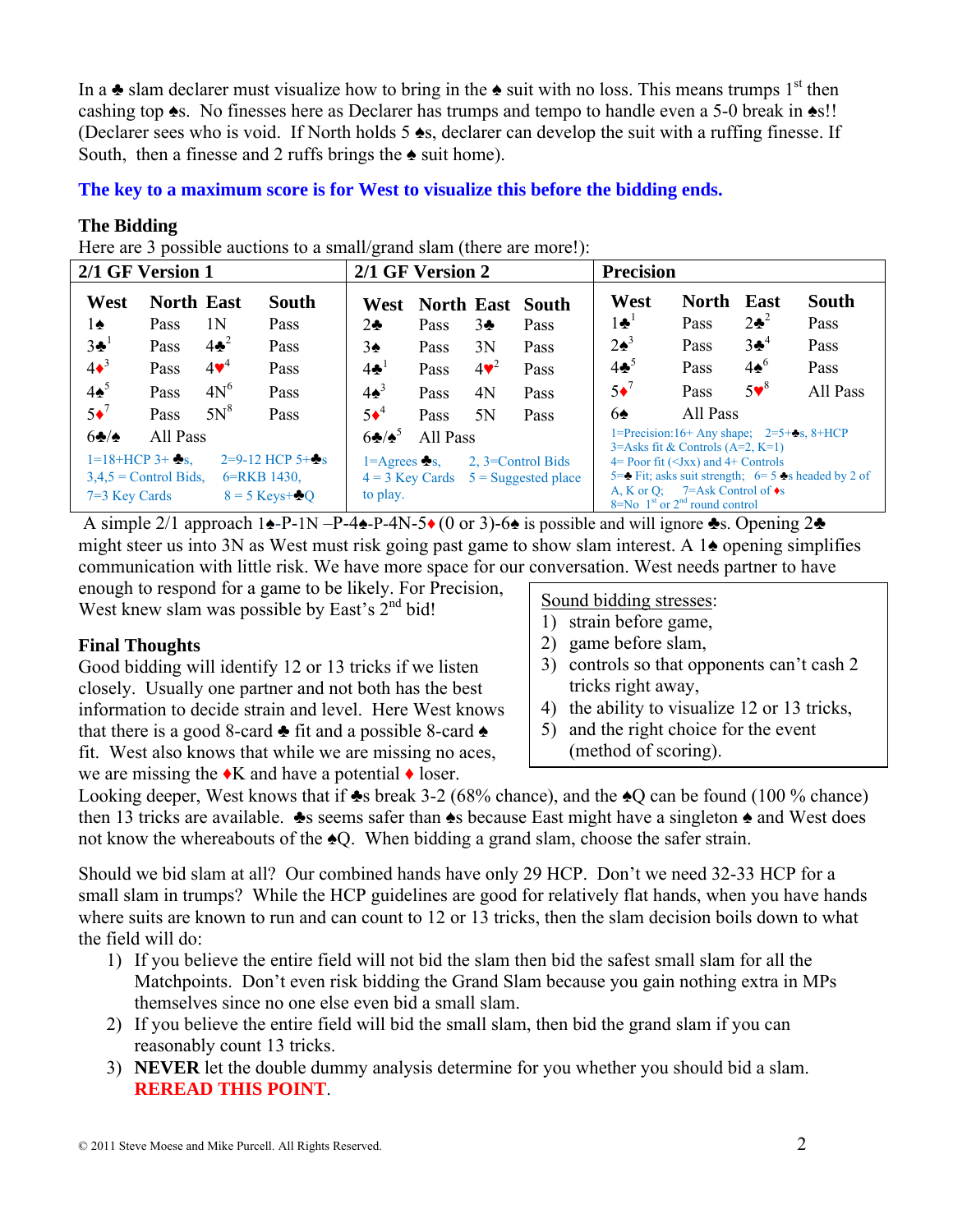What does reasonable mean? That depends on the game you are playing. At IMPs, the potential gain must outweigh the potential loss – the risk weighted decision must be positive. At Matchpoints the answer depends on what the field does. Therefore you need to know if you are in a weak or strong field to know what's best. If no one will reach any slam, bid a NT Game or the least risky slam. If the field rates to be there (or if you really need a top on this board) whether choosing to bid 6 over a game or 7 over a small slam the guideline is the same:

In a sound field, bid Slam if it is **at worst** on a finesse, and bid game if slam is **at best** on a finesse. The same applies to the Small/Grand slam decision when most of the field will bid the small slam. *Marshall Miles (October 2011 Bridge World Classic Rewind).*

**We conclude this small slam is sound and** ♣**s is right given the field.**

## **Learning Points**

- 1. Regardless of your methods, bid with discipline so partner knows clearly what you have. Strain before Game, Game before Slam. Slam only when likely (at worst a finesse) or when the field will do it (Matchpoints). Bid GAME when slam is AT BEST on a finesse.
- 2. At MPs, bidding more than the field only makes sense when you need a poor-odds result to win. Even then it's often better to rely on your superior skill in a better scoring contract. Often an overtrick delivers the same MP value that bidding a slam does. Why take the added risk?
- 3. If you need a slam to win a team match and this one offers a sound chance, by all means bid it. Just be sure you really know the state of your match. You might not!
- 4. Never let double dummy analysis define your bidding choices or your play strategy. Double dummy is not good bridge, unless you have read the hand yourself and know where everything is!
- 5. Yes, this was a good slam to bid. In an average field a small slam is enough. In a strong field the club grand slam is indicated.

*Keywords: When to bid slam, Grand Slam, Expected value, IMPs, matchpoint field, judgment, success probability, counting tricks.*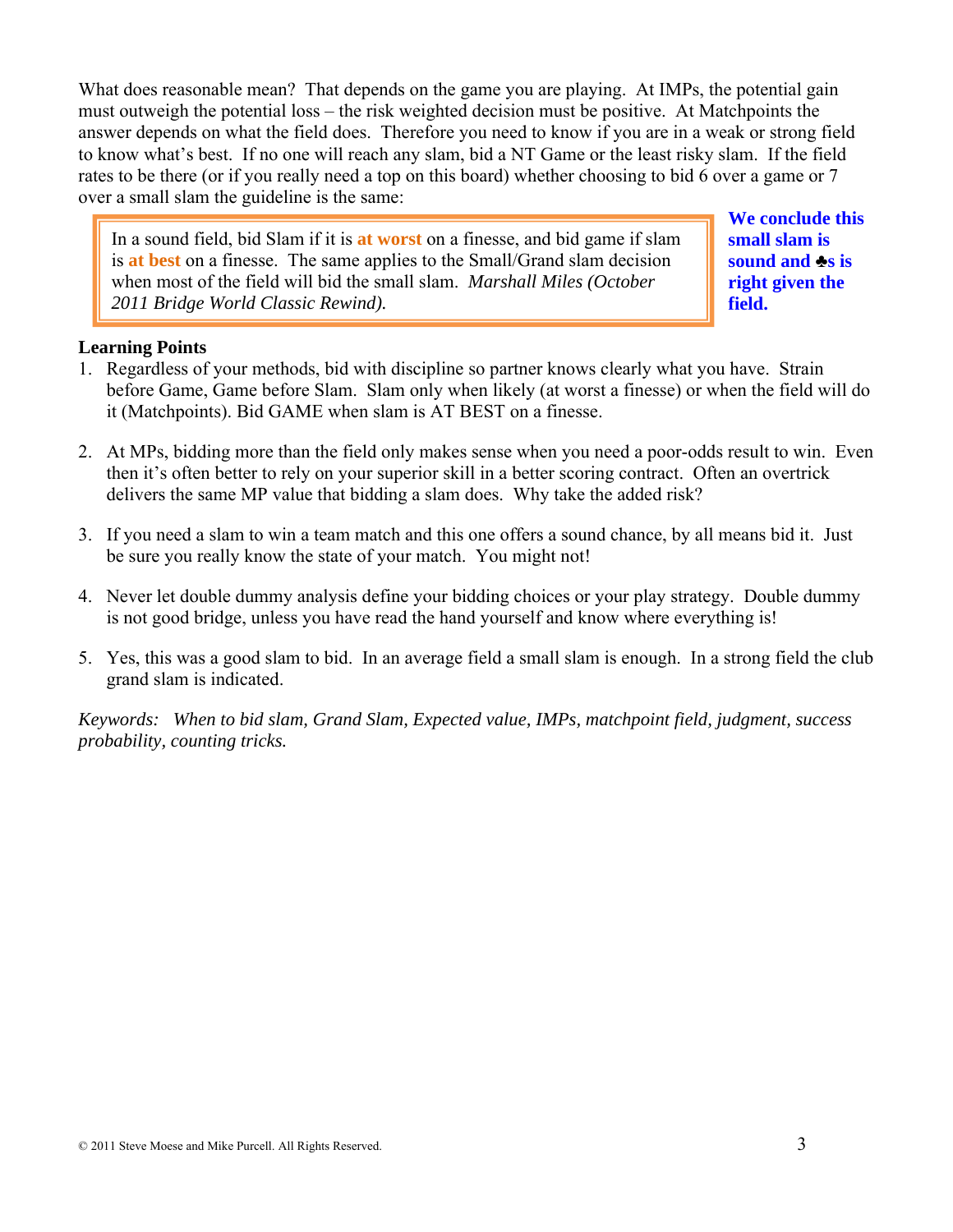# **Appendix I**

# **IMPS**

When is this slam right to bid at IMPs? Assume Opponents bid and make game, and the major suits for simplicity. (Adjustments for minors or NT at IMPS are small).

| Point<br><b>Difference</b> |                 | $\boldsymbol{\omega}$<br>□. | Point<br><b>Difference</b> |     | s<br>ਥਿ | <b>Point</b><br><b>Difference</b> |      |    |      | Ø<br>௨<br>÷ | Point<br><b>Difference</b> |      | S<br>A.         | Point<br><b>Difference</b> |  | S<br>$\mathbf{P}$ |
|----------------------------|-----------------|-----------------------------|----------------------------|-----|---------|-----------------------------------|------|----|------|-------------|----------------------------|------|-----------------|----------------------------|--|-------------------|
| From                       | To              | ≘                           | From                       | To  | ⊟       | From                              | To   | ≘  | From | To          | ⋸                          | From | <b>To</b>       | ╕                          |  |                   |
| $\boldsymbol{0}$           | 10              |                             | 70                         | 210 |         | 430                               | 490  |    | 100  | 1290        | 15                         | 2250 | 2490            | 20                         |  |                   |
| 20                         | 40              |                             | 220                        | 260 |         | 500                               | 590  |    | 300  | 1490        | 16                         | 2500 | 2990            | 21                         |  |                   |
| 50                         | 80              |                             | 270                        | 310 |         | 600                               | 740  | 12 | 500  | 1740        | 17                         | 3000 | 3490            | 22                         |  |                   |
| 90                         | $\overline{20}$ |                             | 320                        | 360 |         | '50                               | 890  | 13 | 750  | 1990        | 18                         | 3500 | 3990            | 23                         |  |                   |
| $\overline{30}$            | 160             |                             | 370                        | 420 |         | 900                               | 1090 | 14 | 2000 | 2240        | 19                         | 4000 | $^{\mathrm{+}}$ | 24                         |  |                   |

# **IMP Table**

When vulnerable if we bid a small slam and make we gain +13 IMPs. If we go down we lose 13 IMPs. There are 26 IMPs riding on our decision  $[13-(-13)]$ .  $13/26 = 50\%$  is a good estimate of how probable a small slam must be for us to break even over time.

## **IMP Outcomes Based on Possible Results** (major suit contract).

|             |             |             |                  | Vulnerable |         | <b>Not Vulnerable</b> |             |             |          |          |          |          |
|-------------|-------------|-------------|------------------|------------|---------|-----------------------|-------------|-------------|----------|----------|----------|----------|
| <b>Net</b>  | We          | <b>Game</b> | $SS-1$           | $SS+$      | $GS-1$  | $GS+$                 | We          | <b>Game</b> | $SS-1$   | $SS+$    | $GS-1$   | $GS+$    |
| <b>IMPs</b> | <b>They</b> | $+710$      | $-100$           | $+1460$    | $-100$  | $+2210$               | <b>They</b> | $+510$      | $-50$    | $+1010$  | $-50$    | $+1510$  |
| <b>Game</b> | $-710$      | $\theta$    | $-810$           | $+750$     | $-810$  | $+1500$               | $-510$      | 0           | $-560$   | $+500$   | $-560$   | $+1000$  |
|             |             | $\bf{0}$    | $-13$            | $+13$      | $-13$   | $+17$                 |             |             | -11      | $+11$    | -11      | $+14$    |
| <b>SS-1</b> | $+100$      | $+810$      | $\theta$         | $+1560$    | 0       | $+2310$               | $+50$       | $+560$      | $\theta$ | $+1060$  | $\theta$ | $+1560$  |
|             |             | $+13$       | 0                | $+17$      | 0       | $+20$                 |             | $+11$       | $\bf{0}$ | $+14$    | $\bf{0}$ | $+17$    |
| $SS+$       | $-1460$     | $-750$      | $-1560$          | 0          | $-1560$ | $+750$                | $-1010$     | $-500$      | $-1060$  | $\theta$ | $-1060$  | $+500$   |
|             |             | $-13$       | $-17$            | 0          | $-17$   | $+13$                 |             | $-11$       | $-14$    | $\bf{0}$ | $-14$    | $+11$    |
| $GS-1$      | $+100$      | $+810$      | $\theta$         | $+1560$    | 0       | $+2310$               | $+50$       | $+560$      | $\theta$ | $+1060$  | $\theta$ | $+1560$  |
|             |             | $+13$       | $\boldsymbol{0}$ | $+17$      | 0       | $+20$                 |             | $+11$       | 0        | $+14$    | $\bf{0}$ | $+17$    |
| $GS+$       | $-2210$     | $-1500$     | $-2310$          | $-750$     | $-2310$ | 0                     | $-1510$     | $-1000$     | $-1560$  | $-500$   | $-1560$  | $\theta$ |
|             |             | -17         | $-20$            | $-13$      | $-20$   | 0                     |             | $-14$       | $-17$    | -11      | $-17$    |          |

**SS-1=small slam is down 1; SS+ =small slam makes; GS-1=Grand Slam down 1; GS+= Grand Slam Makes** 

Should we bid slam or not?

## **Estimating Success Probability**

|                         | <b>Vulnerable</b> |      |       |                | <b>Not Vulnerable</b> |      |       |                |
|-------------------------|-------------------|------|-------|----------------|-----------------------|------|-------|----------------|
| We make: They make:     | Gain              | Lose | Range | $\mathbf{p}_s$ | Gain                  | Lose | Range | $\mathbf{p}_s$ |
| small slam : game       |                   | 13   | 26    | 0.50           |                       |      | 22    | 0.50           |
| grand slam : game       | 17                | 13   | 30    | 0.43           | 14                    |      | 25    | 0.44           |
| grand slam : small slam | 17                | 17   | 34    | 0.50           |                       |      | 22    | 0.50           |

Nonvulnerable the table shows 22 IMPs are at play and the minimum probability is 11/22 or 50%, a coin flip. So if we are certain opponents will bid and make game, we need at least 50% success for a small slam vulnerable or not. Vulnerability affects the score, but here it does not affects the odds.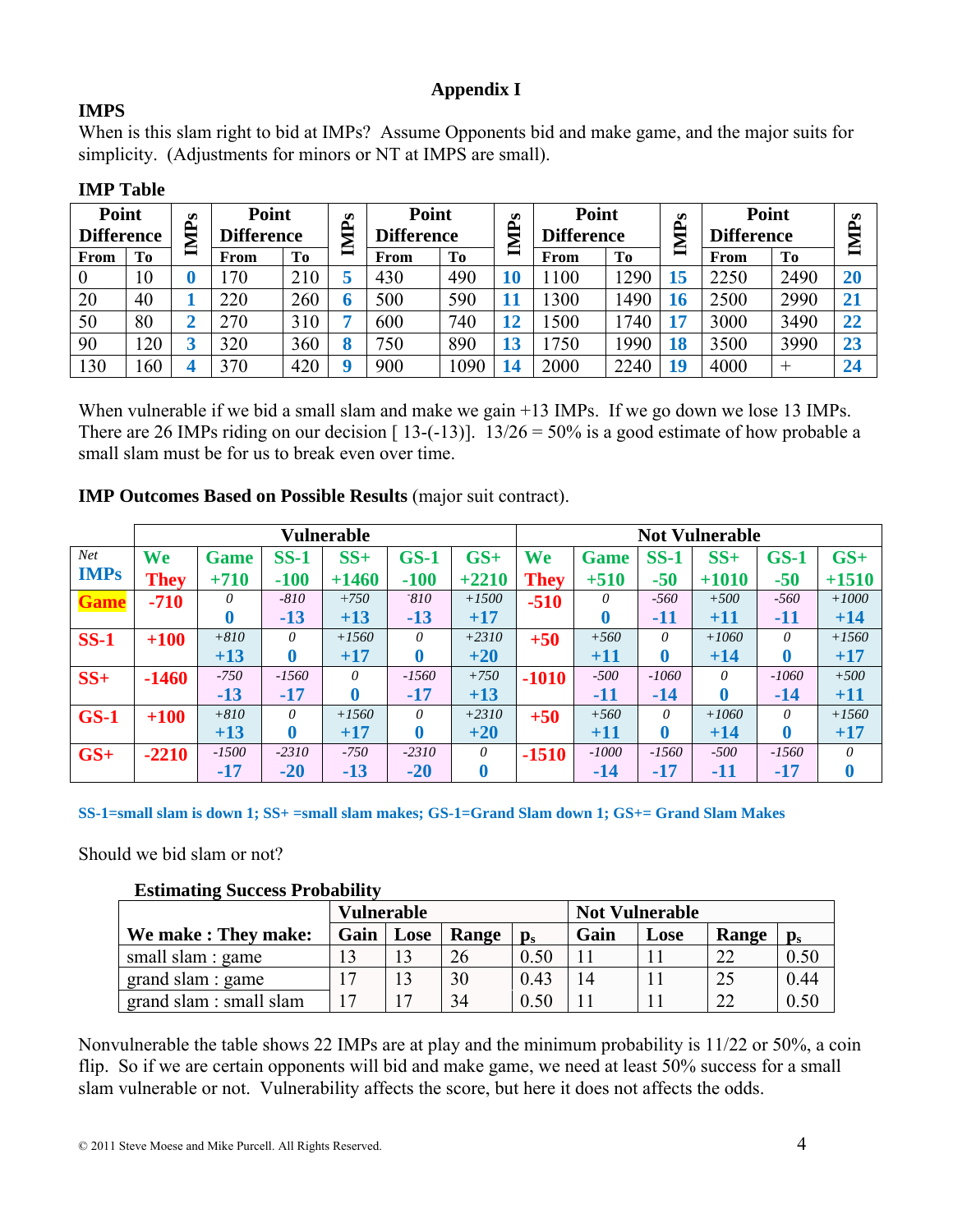# **Match Points**

Scores are based on relative results, that is, what the field does. If a making small slam is not bid by anyone else (Field P), simply bidding a slam gets a top. If everyone bids slam then a top score will depend on the strain. Here's a Matchpoint table showing several different make believe fields for this hand. Notice how what others do strongly influences our score, and therefore what we choose to do!

| <b>Field P</b> |           | <b>Field Q</b> |           | <b>Field R</b> |                | <b>Field S</b> |           | <b>Field T</b> |           | <b>Field U</b> |           |
|----------------|-----------|----------------|-----------|----------------|----------------|----------------|-----------|----------------|-----------|----------------|-----------|
| <b>Score</b>   | <b>MP</b> | <b>Score</b>   | <b>MP</b> | <b>Score</b>   | <b>MP</b>      | <b>Score</b>   | <b>MP</b> | <b>Score</b>   | <b>MP</b> | <b>Score</b>   | <b>MP</b> |
| 710            | 3         | 1460           | 9.5       | 1460           | 7              | 1460           | 6         | 2210           | 8.5       | 2210           | 10        |
| 710            | 3         | 1460           | 9.5       | 1460           | $\overline{7}$ | 1460           | 6         | 2210           | 8.5       | $-100$         | 3         |
| 710            | 3         | 710            | 3         | 1460           | $\overline{7}$ | 1460           | 6         | 1460           | 3         | $-100$         | 3         |
| 710            | 3         | 710            | 3         | 1460           | 7              | 1460           | 6         | 1460           | 3         | $-100$         | 3         |
| 710            | 3         | 710            | 3         | 1460           | 7              | 1460           | 6         | 1460           | 3         | $-100$         | 3         |
| 720            | 9         | 720            | 6         | 1470           | 10             | 1470           | 9         | 1470           | 5.5       | $-100$         | 3         |
| 640            | 1         | 1390           | 8         | 1390           | $\overline{4}$ | 1390           |           | 2170           | 7         | 2170           | 8         |
| 640            |           | 640            | 0.5       | 640            | 0.5            | 1390           |           | 1390           | 0.5       | 2170           | 8         |
| 640            |           | 640            | 0.5       | 640            | 0.5            | 1390           |           | 1390           | 0.5       | 2170           | 8         |
| 720            | 9         | 720            | 6         | 720            | 2.5            | 1470           | 9         | 1470           | 5.5       | $-100$         | 3         |
| 720            | 9         | 720            | 6         | 720            | 2.5            | 1470           | 9         | 2220           | 10        | $-100$         | 3         |

| Field $P - No$ one bids slam            | A small slam brings a top board                                                                                                                                       |
|-----------------------------------------|-----------------------------------------------------------------------------------------------------------------------------------------------------------------------|
| Field $Q - 3$ pairs bid a<br>small slam | As pays better than As, but even As brings an 80% board. Bidding the GS<br>improves your score by either 0.5 or 2 MPs. Not a worthy payoff for the<br>additional risk |
| Field $R - 8$ pairs bid small           | Now strain plays a larger role. A $\triangle$ slam is a below average result in this                                                                                  |
| slam                                    | field. Any GS would add 0-6 MPS to your score – still a poor risk!                                                                                                    |
| Field $S$ – all pairs bid and           | The $\triangle$ slam is a bottom. A GS figures to raise your score 3-9 MPs and for                                                                                    |
| make a small slam.                      | club bidders is worth the risk.                                                                                                                                       |
| Field $T - 4$ pairs bid a GS,           | A small slam in $\clubsuit$ s is a bottom score. Bidding a grand slam adds $5 - 7.5$                                                                                  |
| all others bid a small slam.            | MPs to your score. Odds appear favorable.                                                                                                                             |
| Field $U$ – everyone bids a             | Sound players will go down 1 in $\triangle$ s and NT GSs. $\triangle$ s – the safest strain will                                                                      |
| grand slam.                             | score well. A lucky pair is rewarded for short odds.                                                                                                                  |

Let's take a look at how fields affect the MP slam decision Expected Value. A possible score is across the top of the columns. Here's how that scores in each of the field.

| the top of the continue. There is now that secret in each of the field.<br><b>MPs</b> | $+640$  | $+720$ | $+1390$ | $+2170$ | $+1460$ | $+2210$ | $-100$ |
|---------------------------------------------------------------------------------------|---------|--------|---------|---------|---------|---------|--------|
| P                                                                                     |         |        |         | l0      | 10      |         |        |
| Q                                                                                     | 0.5     | n      |         | 10      | 9.5     | 10      |        |
| $\bf R$                                                                               | $0.5\,$ |        |         | 10      |         | 10      |        |
| S                                                                                     |         |        |         | 10      |         |         |        |
| T                                                                                     |         |        | 0.5     |         |         | 8.5     |        |
|                                                                                       |         |        |         |         |         |         |        |

In **Field P**, the maximum non-slam score (strain) is 9 MP. If we succeed at slam we net  $+1$  MP. If we fail at slam we lose 9 MPs. Therefore the success probability is 9/10 or 90%. Slam must be better than 90% sure for this to be a good choice. Notice this fields

emphasizes getting to the best scoring strain below slam is enough for a very good board. If we are going to bid slam then choosing the safest slam strain maximizes our score. Since getting to 3N guarantees a 90% board, slam is far fetched unless you are very sure it will come home.